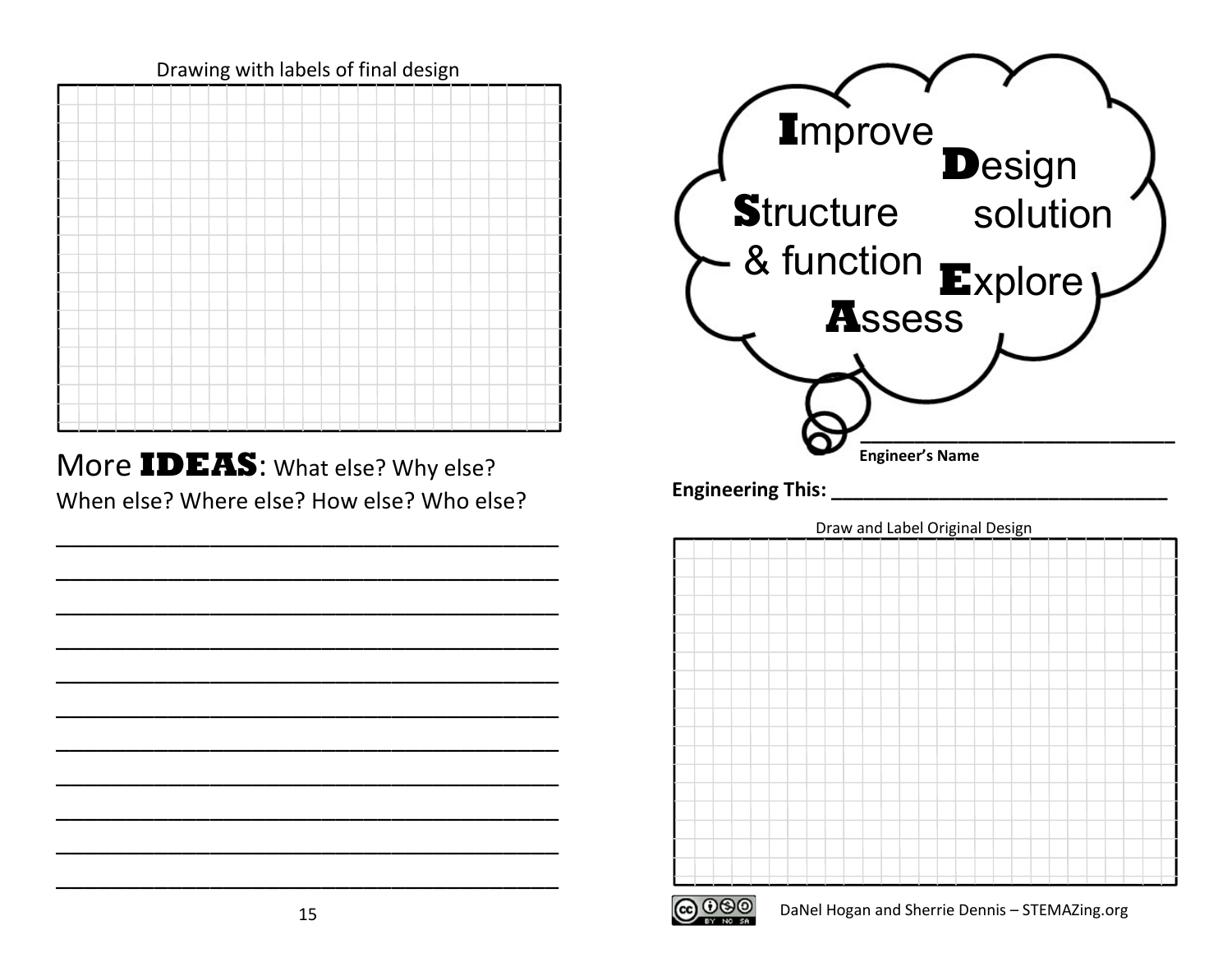

## Drawing with labels of modified design

|  |  |  |  | - | ___ |  | - 1 | - | -- | ≖ |  |  |  |  |
|--|--|--|--|---|-----|--|-----|---|----|---|--|--|--|--|
|  |  |  |  |   |     |  |     |   |    |   |  |  |  |  |
|  |  |  |  |   |     |  |     |   |    |   |  |  |  |  |
|  |  |  |  |   |     |  |     |   |    |   |  |  |  |  |
|  |  |  |  |   |     |  |     |   |    |   |  |  |  |  |
|  |  |  |  |   |     |  |     |   |    |   |  |  |  |  |
|  |  |  |  |   |     |  |     |   |    |   |  |  |  |  |
|  |  |  |  |   |     |  |     |   |    |   |  |  |  |  |
|  |  |  |  |   |     |  |     |   |    |   |  |  |  |  |
|  |  |  |  |   |     |  |     |   |    |   |  |  |  |  |
|  |  |  |  |   |     |  |     |   |    |   |  |  |  |  |
|  |  |  |  |   |     |  |     |   |    |   |  |  |  |  |
|  |  |  |  |   |     |  |     |   |    |   |  |  |  |  |
|  |  |  |  |   |     |  |     |   |    |   |  |  |  |  |
|  |  |  |  |   |     |  |     |   |    |   |  |  |  |  |
|  |  |  |  |   |     |  |     |   |    |   |  |  |  |  |
|  |  |  |  |   |     |  |     |   |    |   |  |  |  |  |
|  |  |  |  |   |     |  |     |   |    |   |  |  |  |  |
|  |  |  |  |   |     |  |     |   |    |   |  |  |  |  |
|  |  |  |  |   |     |  |     |   |    |   |  |  |  |  |

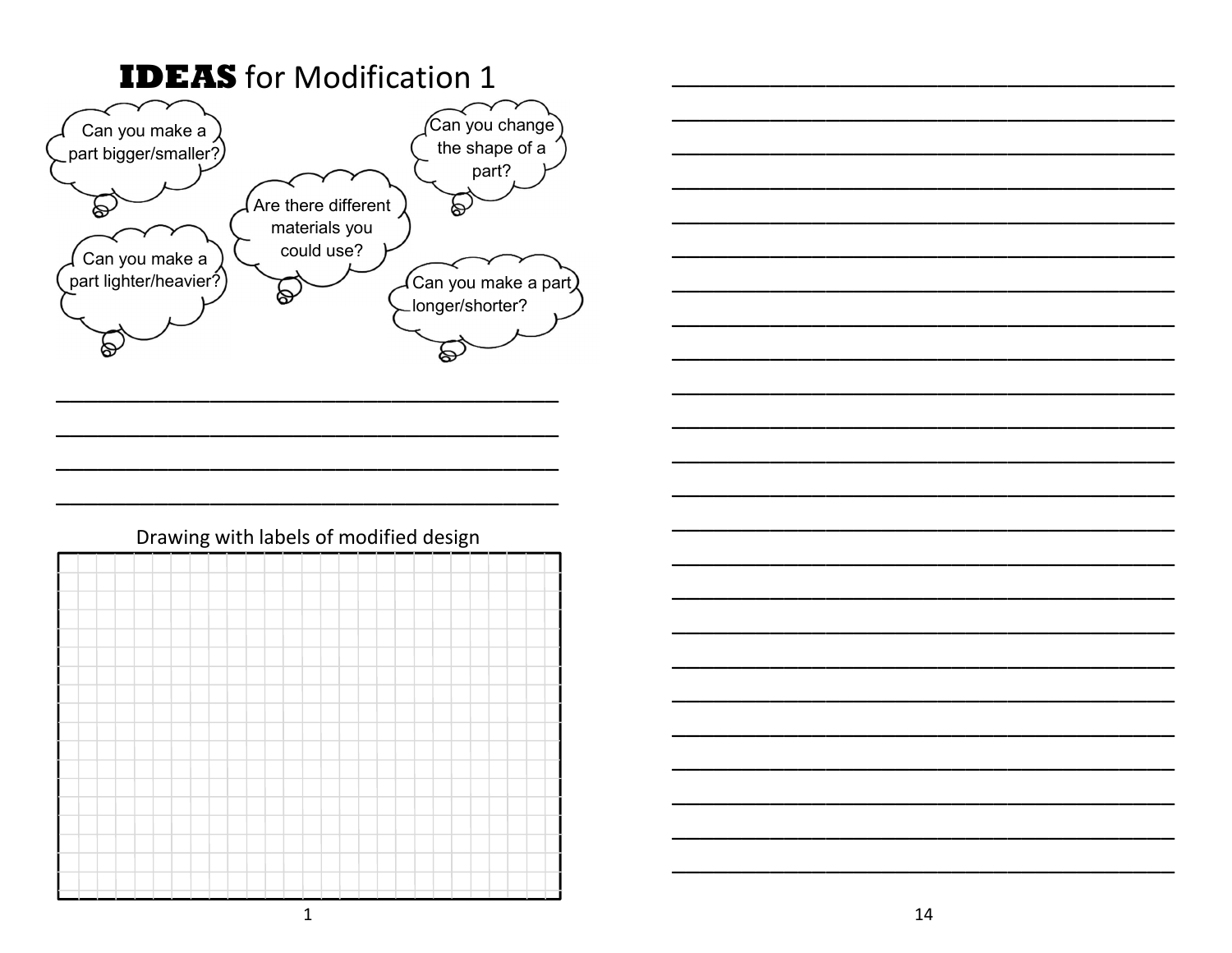Fellow Engineer or Customer Critique: Let another engineer or a customer use your current design. Either let them record or you can record their feedback to the following questions:

- What do you like about this design?
- How could this design be improved?
- Are you having any troubles using it? If so, what is frustrating about using the design?
- Do you have any other suggestions for modifying this design to make it better?
	- o How could it be more fun?
	- o How could it be easier to use?
	- o How could its performance improve?
	- o What could be done to make it look incredible or sleek or cool?

\_\_\_\_\_\_\_\_\_\_\_\_\_\_\_\_\_\_\_\_\_\_\_\_\_\_\_\_\_\_\_\_\_\_\_\_

\_\_\_\_\_\_\_\_\_\_\_\_\_\_\_\_\_\_\_\_\_\_\_\_\_\_\_\_\_\_\_\_\_\_\_\_

\_\_\_\_\_\_\_\_\_\_\_\_\_\_\_\_\_\_\_\_\_\_\_\_\_\_\_\_\_\_\_\_\_\_\_\_

\_\_\_\_\_\_\_\_\_\_\_\_\_\_\_\_\_\_\_\_\_\_\_\_\_\_\_\_\_\_\_\_\_\_\_\_

\_\_\_\_\_\_\_\_\_\_\_\_\_\_\_\_\_\_\_\_\_\_\_\_\_\_\_\_\_\_\_\_\_\_\_\_

\_\_\_\_\_\_\_\_\_\_\_\_\_\_\_\_\_\_\_\_\_\_\_\_\_\_\_\_\_\_\_\_\_\_\_\_

\_\_\_\_\_\_\_\_\_\_\_\_\_\_\_\_\_\_\_\_\_\_\_\_\_\_\_\_\_\_\_\_\_\_\_\_

\_\_\_\_\_\_\_\_\_\_\_\_\_\_\_\_\_\_\_\_\_\_\_\_\_\_\_\_\_\_\_\_\_\_\_\_

\_\_\_\_\_\_\_\_\_\_\_\_\_\_\_\_\_\_\_\_\_\_\_\_\_\_\_\_\_\_\_\_\_\_\_\_

\_\_\_\_\_\_\_\_\_\_\_\_\_\_\_\_\_\_\_\_\_\_\_\_\_\_\_\_\_\_\_\_\_\_\_\_

\_\_\_\_\_\_\_\_\_\_\_\_\_\_\_\_\_\_\_\_\_\_\_\_\_\_\_\_\_\_\_\_\_\_\_\_

\_\_\_\_\_\_\_\_\_\_\_\_\_\_\_\_\_\_\_\_\_\_\_\_\_\_\_\_\_\_\_\_\_\_\_\_

Describe the modification made and why you picked it.

\_\_\_\_\_\_\_\_\_\_\_\_\_\_\_\_\_\_\_\_\_\_\_\_\_\_\_\_\_\_\_\_\_\_\_\_

\_\_\_\_\_\_\_\_\_\_\_\_\_\_\_\_\_\_\_\_\_\_\_\_\_\_\_\_\_\_\_\_\_\_\_\_

\_\_\_\_\_\_\_\_\_\_\_\_\_\_\_\_\_\_\_\_\_\_\_\_\_\_\_\_\_\_\_\_\_\_\_\_

\_\_\_\_\_\_\_\_\_\_\_\_\_\_\_\_\_\_\_\_\_\_\_\_\_\_\_\_\_\_\_\_\_\_\_\_

\_\_\_\_\_\_\_\_\_\_\_\_\_\_\_\_\_\_\_\_\_\_\_\_\_\_\_\_\_\_\_\_\_\_\_\_

\_\_\_\_\_\_\_\_\_\_\_\_\_\_\_\_\_\_\_\_\_\_\_\_\_\_\_\_\_\_\_\_\_\_\_\_

\_\_\_\_\_\_\_\_\_\_\_\_\_\_\_\_\_\_\_\_\_\_\_\_\_\_\_\_\_\_\_\_\_\_\_\_

Performance is (circle one): Better / Same / Worse

Evidence: \_\_\_\_\_\_\_\_\_\_\_\_\_\_\_\_\_\_\_\_\_\_\_\_\_\_\_

\_\_\_\_\_\_\_\_\_\_\_\_\_\_\_\_\_\_\_\_\_\_\_\_\_\_\_\_\_\_\_\_\_\_\_\_

\_\_\_\_\_\_\_\_\_\_\_\_\_\_\_\_\_\_\_\_\_\_\_\_\_\_\_\_\_\_\_\_\_\_\_\_

\_\_\_\_\_\_\_\_\_\_\_\_\_\_\_\_\_\_\_\_\_\_\_\_\_\_\_\_\_\_\_\_\_\_\_\_

\_\_\_\_\_\_\_\_\_\_\_\_\_\_\_\_\_\_\_\_\_\_\_\_\_\_\_\_\_\_\_\_\_\_\_\_

\_\_\_\_\_\_\_\_\_\_\_\_\_\_\_\_\_\_\_\_\_\_\_\_\_\_\_\_\_\_\_\_\_\_\_\_

\_\_\_\_\_\_\_\_\_\_\_\_\_\_\_\_\_\_\_\_\_\_\_\_\_\_\_\_\_\_\_\_\_\_\_\_

\_\_\_\_\_\_\_\_\_\_\_\_\_\_\_\_\_\_\_\_\_\_\_\_\_\_\_\_\_\_\_\_\_\_\_\_

\_\_\_\_\_\_\_\_\_\_\_\_\_\_\_\_\_\_\_\_\_\_\_\_\_\_\_\_\_\_\_\_\_\_\_\_

\_\_\_\_\_\_\_\_\_\_\_\_\_\_\_\_\_\_\_\_\_\_\_\_\_\_\_\_\_\_\_\_\_\_\_\_

\_\_\_\_\_\_\_\_\_\_\_\_\_\_\_\_\_\_\_\_\_\_\_\_\_\_\_\_\_\_\_\_\_\_\_\_

\_\_\_\_\_\_\_\_\_\_\_\_\_\_\_\_\_\_\_\_\_\_\_\_\_\_\_\_\_\_\_\_\_\_\_\_

\_\_\_\_\_\_\_\_\_\_\_\_\_\_\_\_\_\_\_\_\_\_\_\_\_\_\_\_\_\_\_\_\_\_\_\_

Modification 1 (circle one): Keep / Kick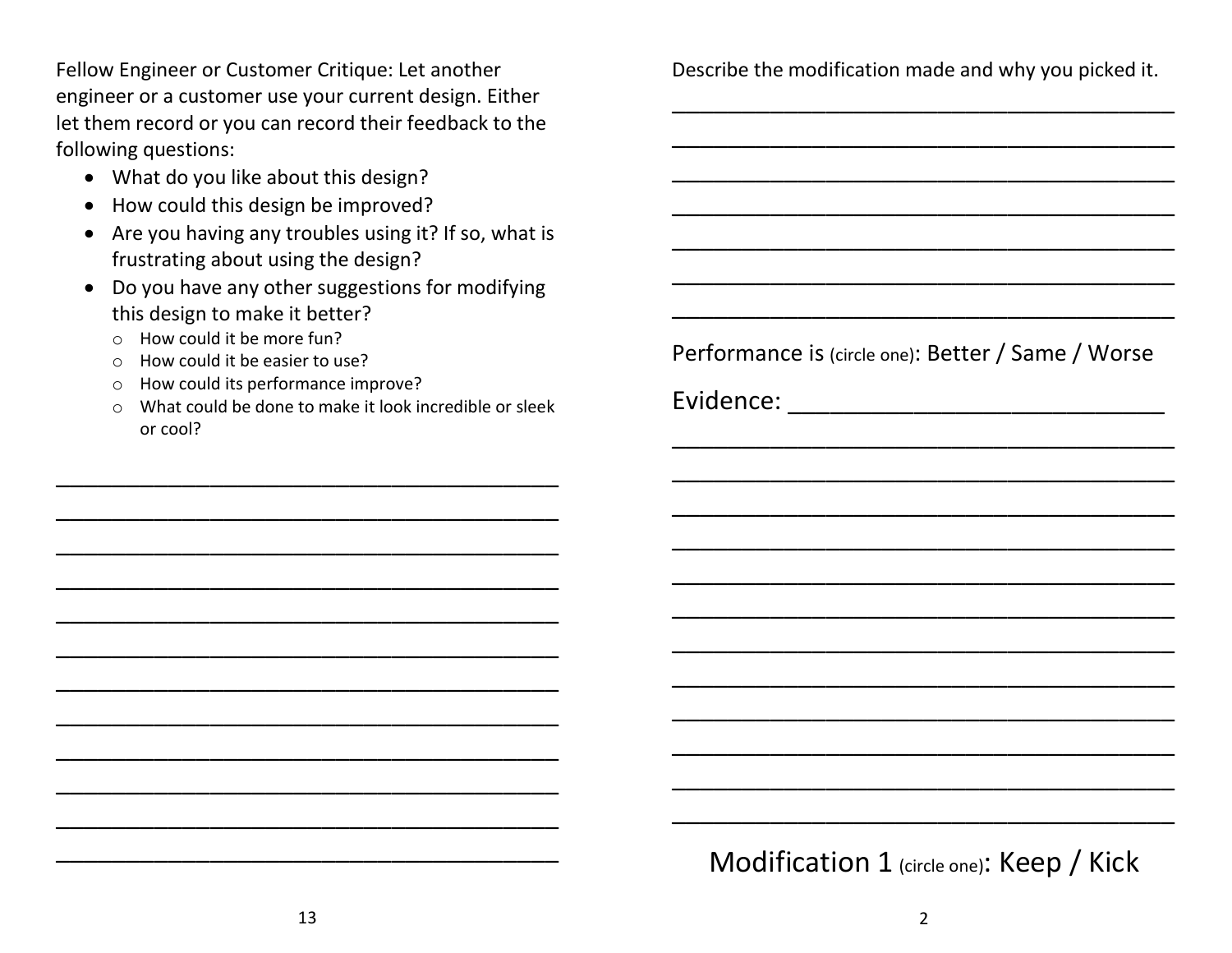

Describe the modification made and why you picked it.

Performance is (circle one): Better / Same / Worse



Modification 5 (circle one): Keep / Kick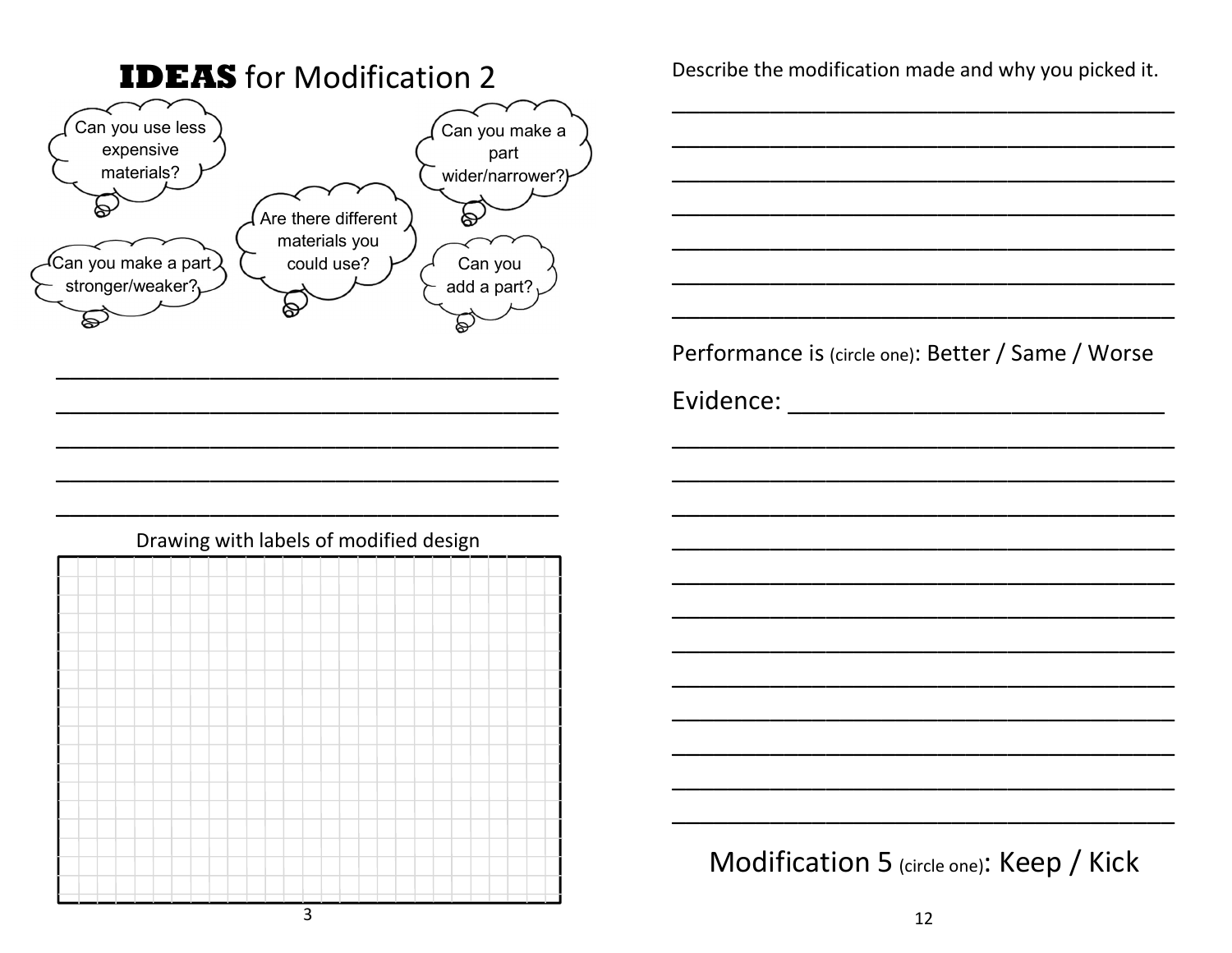

**IDEAS** for Modification 5

Describe the modification made and why you picked it.

Performance is (circle one): Better / Same / Worse

Modification 2 (circle one): Keep / Kick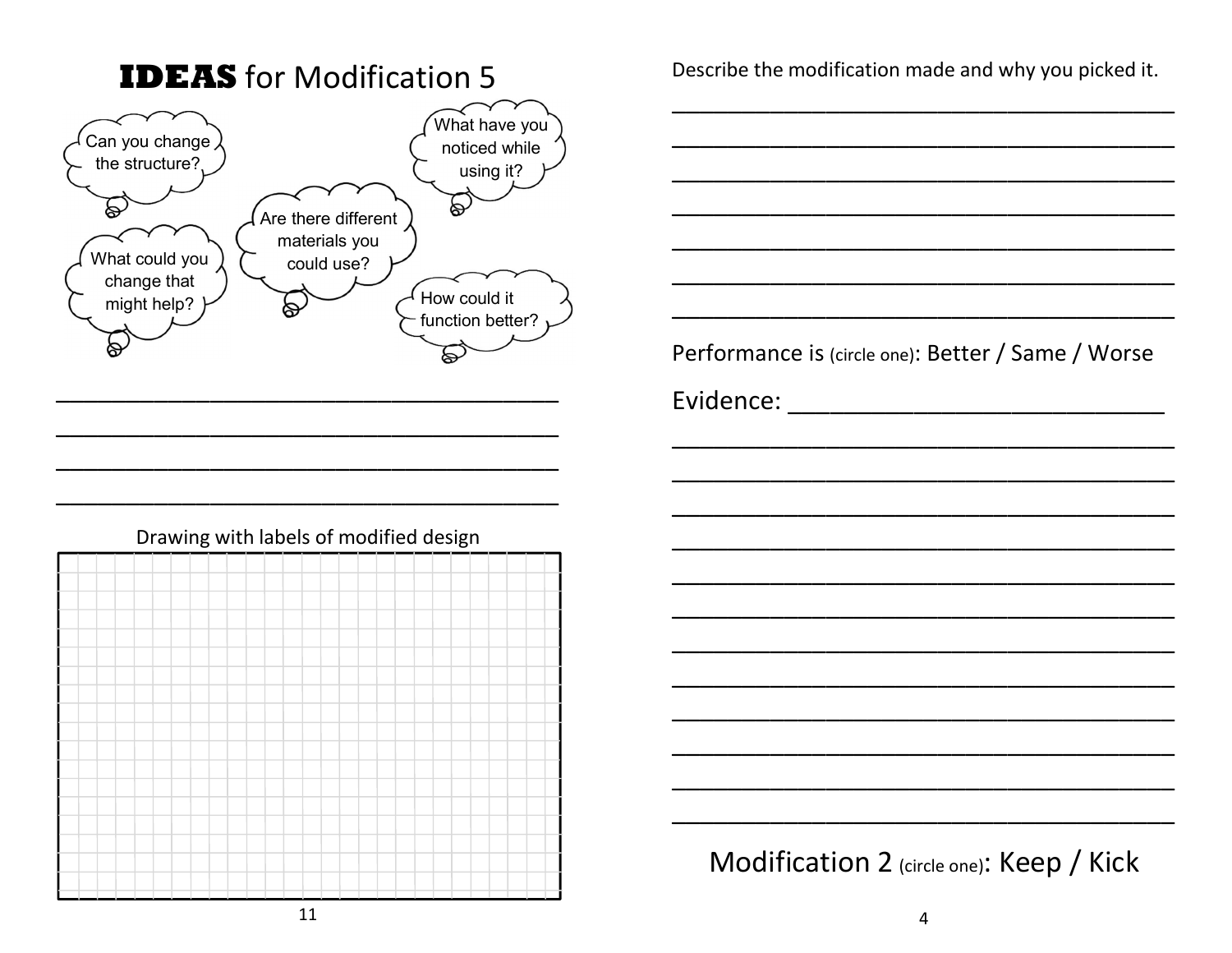

|  |  |  | ٠o |  |  |  | . |  | . |  |  |  |  |  |
|--|--|--|----|--|--|--|---|--|---|--|--|--|--|--|
|  |  |  |    |  |  |  |   |  |   |  |  |  |  |  |
|  |  |  |    |  |  |  |   |  |   |  |  |  |  |  |
|  |  |  |    |  |  |  |   |  |   |  |  |  |  |  |
|  |  |  |    |  |  |  |   |  |   |  |  |  |  |  |
|  |  |  |    |  |  |  |   |  |   |  |  |  |  |  |
|  |  |  |    |  |  |  |   |  |   |  |  |  |  |  |
|  |  |  |    |  |  |  |   |  |   |  |  |  |  |  |
|  |  |  |    |  |  |  |   |  |   |  |  |  |  |  |
|  |  |  |    |  |  |  |   |  |   |  |  |  |  |  |
|  |  |  |    |  |  |  |   |  |   |  |  |  |  |  |
|  |  |  |    |  |  |  |   |  |   |  |  |  |  |  |
|  |  |  |    |  |  |  |   |  |   |  |  |  |  |  |
|  |  |  |    |  |  |  |   |  |   |  |  |  |  |  |
|  |  |  |    |  |  |  |   |  |   |  |  |  |  |  |
|  |  |  |    |  |  |  |   |  |   |  |  |  |  |  |
|  |  |  |    |  |  |  |   |  |   |  |  |  |  |  |
|  |  |  |    |  |  |  |   |  |   |  |  |  |  |  |
|  |  |  |    |  |  |  |   |  |   |  |  |  |  |  |
|  |  |  |    |  |  |  |   |  |   |  |  |  |  |  |
|  |  |  |    |  |  |  |   |  |   |  |  |  |  |  |
|  |  |  |    |  |  |  |   |  |   |  |  |  |  |  |
|  |  |  |    |  |  |  |   |  |   |  |  |  |  |  |

Describe the modification made and why you picked it.

Performance is (circle one): Better / Same / Worse

Modification 4 (circle one): Keep / Kick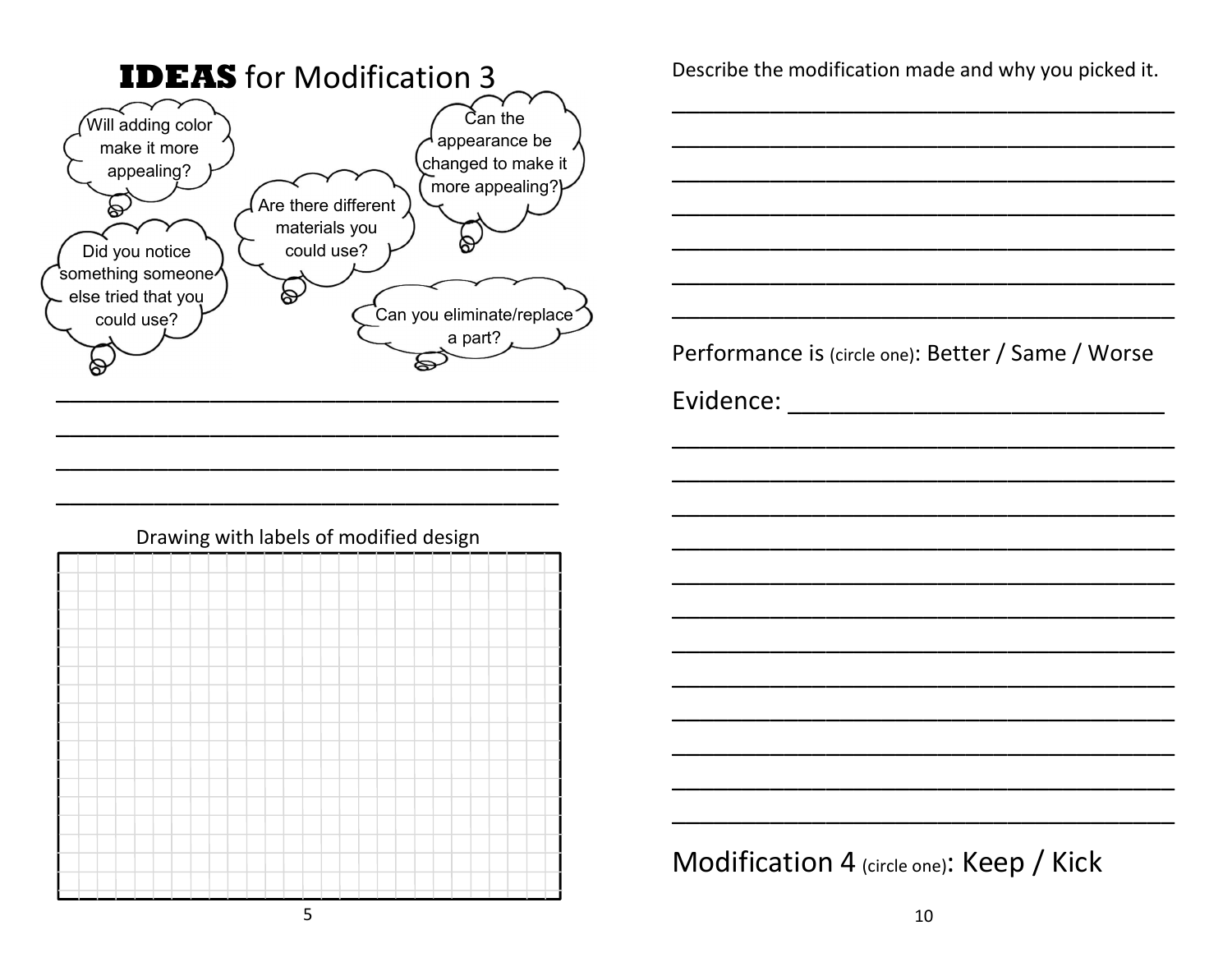

Describe the modification made and why you picked it.

Performance is (circle one): Better / Same / Worse



Modification 3 (circle one): Keep / Kick